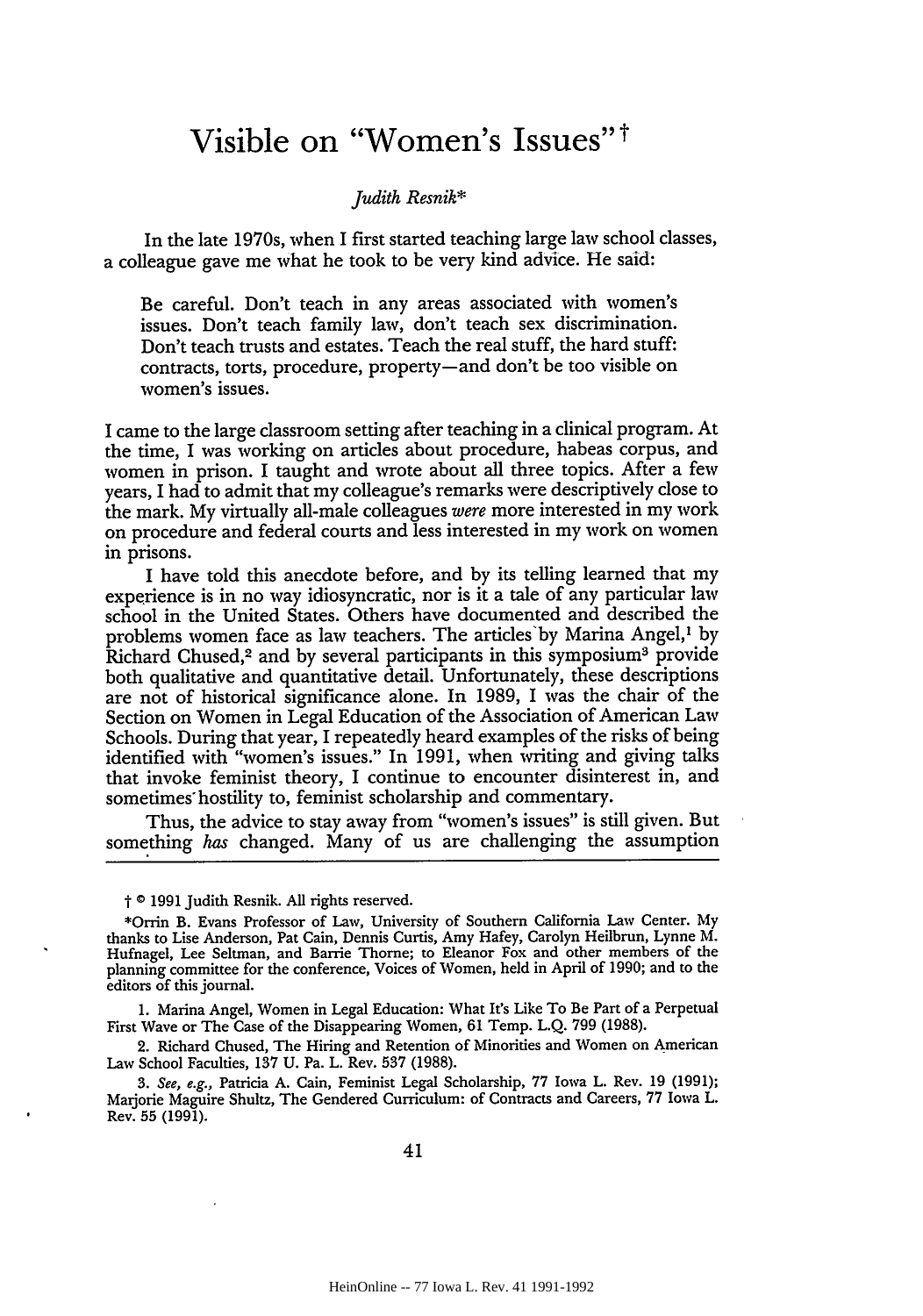embedded in that advice-that there are separable, identifiable "women's issues." Think about the words: "Be careful; don't teach in any area associated with *women's issues."* What is the referent? What are the areas *not* associated with "women's issues"? Jean Love's materials on torts,<sup>4</sup> Thomas Wartenberg's essay on philosophy,<sup>5</sup> the almost 100-page bibliography prepared for this symposium, $6$  and the discussion during the conference have all made plain that, if I don't teach in areas related to women's issues, I just *can't* teach. All areas of law are connected to and touch on "women's issues."7

My purpose in this speech is to sketch a few of the many places in which "women's issues" illuminate procedure and federal courts, two subjects about which I teach and write regularly.8 Let me begin with procedure, with the role of the judge, and with the feminist issues embedded in any conversation about appropriate "judicial" behavior. Women as judges in the United States is a relatively recent phenomenon.<sup>9</sup> When some women take on that role, they respond in ways that raise questions about the range of behavior permissible to judges.

Take the recent case involving Judge Lynne Hufnagel of the Denver District Court. Judge Hufnagel rearranged the furniture in her courtroom to respond to the needs of the elderly, the handicapped, and children. The New York Times offered this description: "Judge Hufnagel steps down from the bench to greet young witnesses at the courtroom door, then walks them to a special seat with its back to the defendant [but] facing the jury."'1 In late 1987, a man named Frank Travis Green was accused of sexually abusing a young girl. He was tried before Judge Hufnagel. As was her custom, Judge Hufnagel escorted the young girl and another young witness to and from the witness seat in the courtroom. Green was convicted, and he appealed. The appellate court reversed the conviction.<sup>11</sup> That court held: "It is axiomatic that a trial judge must be free of all taint of bias and partiality . . . .<sup>"12</sup> The court concluded that Judge Hufnagel's activity-of

4. Jean Love, Bringing Gender Issues Into the Torts Course, Torts and Retorts (Newsletter, Ass'n of Am, L. Sch., Section on Torts-Compensation Systems), Fall 1989, at 4.

5. Thomas Wartenberg, Teaching Women Philosophy, 11 Teaching Phil. 15 (1988).

6. Paul George & Susan McGlamery, Women and Legal Scholarship: A Bibliography, 77 Iowa L. Rev. 87 (1991).

**7.** For further discussion of efforts to ignore gender issues, see Judith Resnik, Naturally Without Gender: Women, Jurisdiction, and the Federal Courts (forthcoming 1992); Deborah Rhode, The "No-Problem" Problem: Feminist Challenges and Cultural Change, 100 Yale L.J. 1731 **(1991).**

8. For development of the themes raised here, see Judith Resnik, Housekeeping: The Nature and Allocation of Work in the Federal Trial Courts, in Feminism Jurisprudence Symposium, 24 Ga. L. Rev. 909 (1990); Judith Resnik, On the Bias, Feminist Reconsiderations for the Aspirations of Our Judges, 61 **S.** Cal. L. Rev. 1877 (1988); Judith Resnik & Carolyn Heilbrun, Convergences: Law, Literature, and Feminism, 99 Yale L.J. 1913 (1990).

*9. See generally,* National Center for State Courts, Women in the Courts 85-105 (Winifred L. Hepperle & Laura Crites eds., f978).

10. Lis Wiehl, National Rules for Child Witnesses?, N.Y. Times, Jan. 12, 1990, at B12.

11. People v. Green, No. 88CA0230 (Colo. Ct. App. June 22, 1989).

12. Id. at 2 (citing People v. District Court, 560 P.2d 828, 831 (Colo. 1977)).

42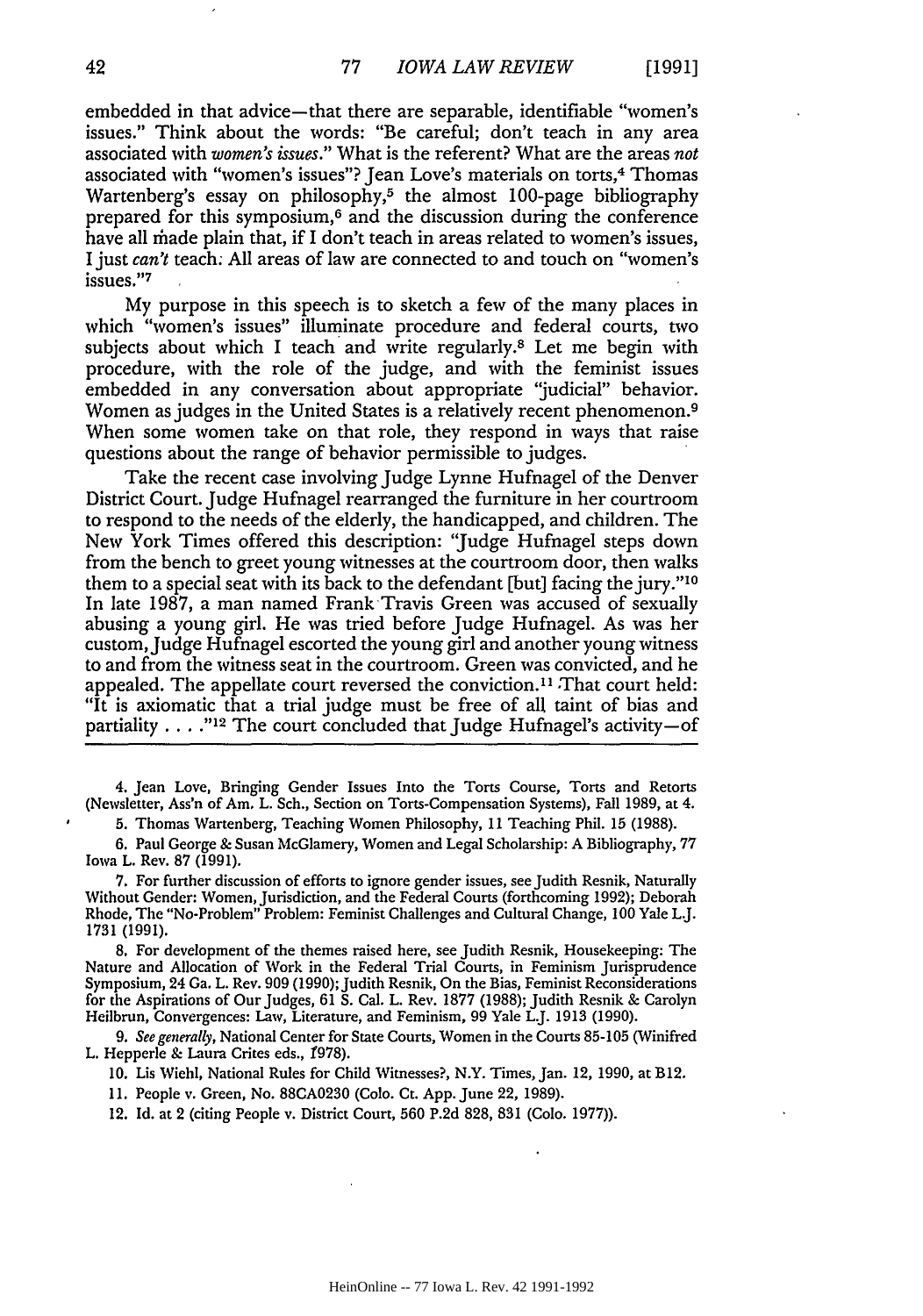helping the girls to the witness chair—breached that norm.<sup>13</sup>

Certainly, the idea of fair judging is well worth praising, and certainly, the act itself of being a fair judge is extremely complex. 14 But is the assumption of the Colorado Court of Appeals correct—that a jury perceives a fixed, immobile judge (one who ignores the physical characteristics of certain witnesses) as the embodiment of impartiality and perceives a judge who assists child witnesses to their seats as partial to those witnesses? Think about the words used in the United States to describe the appropriate judicial stance: "disinterest," "disengagement," and "impartiality." As many have detailed, these aspirations are not followed fully in practice<sup>15</sup> and, equally as important, miss a good deal of how judges do and should behave. I understand, both as a litigator and as a teacher of procedure, that judges are engaged, embedded, and deeply dependent-on the culture and government that empowers them and on the lawyers and litigants before them. Judges cannot escape these connections and responsibilities; the questions are about how to capture and to cabin that interaction. When teaching about the role of the judge, it is incumbent upon me to explore with students the nature of judicial *dependence* as well as judicial independence. <sup>16</sup>

My next example comes from questions of jurisdiction and the allocation of authority among different judges within the federal system. On April 2, 1990, the Federal Courts Study Committee (FCSC) issued its report.<sup>17</sup> Congress created the FCSC in 1988 in legislation directing the Chief Justice of the United States Supreme Court to appoint fifteen people to consider the future of the federal court system.<sup>18</sup> In many respects, the FCSC Report is a stunning piece of work. In just over a year, fifteen people wrote what is in essence a book on a wide-ranging set of topics related to federal courts. My purpose here is not to elaborate the strengths and

13. According to the court, the "trial judge's actions towards the child witnesses could have been perceived by the jurors as an indication that the trial judge believed in the credibility of the children who were testifying." Id. In another case, People v. Rogers, **800** P.2d 1327 (Colo. Ct. App. 1990), the Colorado Court of Appeals again reversed a conviction in which Judge Hufnagel had escorted a child to the seat, assigned a staff person to sit next to her, and provided water. In *Rogers,* the trial judge also instructed the jury that "by doing these things I'm not implying, nor are you to understand that I am implying, any opinion as to [the victim's] credibility or any weight to be given to her testimony. You're to apply the same standards judging her credibility that you would to any other witness. I merely do these things to try to make testimony for younger children easier." Id. at 1329.

14. *See* John Leubsdorf, Theories of Judging and Judge Disqualification, 62 N.Y.U. L. Rev. 237 (1987); Judith Resnik, On the Bias, supra note 8.

**15.** *See, e.g.,* Lynn Hecht Schafran, Gender Bias in the Courts: An Emerging Focus for Judicial Reform, 21 Ariz. St. L.J. **237** (1989) (summarizing the problems of gender-based discrimination in courts and the efforts by many states to document and address these problems).

16. *See* Robert M. Cover, Owen M. Fiss, &Judith Resnik, Procedure 180-427; **1316-1569** (1988) (Ch. 2: The Forms of Adjudication and Ch. 6: Decision Centers and Their Authority).

**17.** Federal Courts Study Committee, Report of the Federal Courts Study Committee (1990) [hereinafter FCSC Report].

**18.** Judicial Improvements and Access to Justice Act of 1988, Pub. L. No. **100-702,** 102 Stat. 4642 (codified as 28 U.S.C. § **331** "note").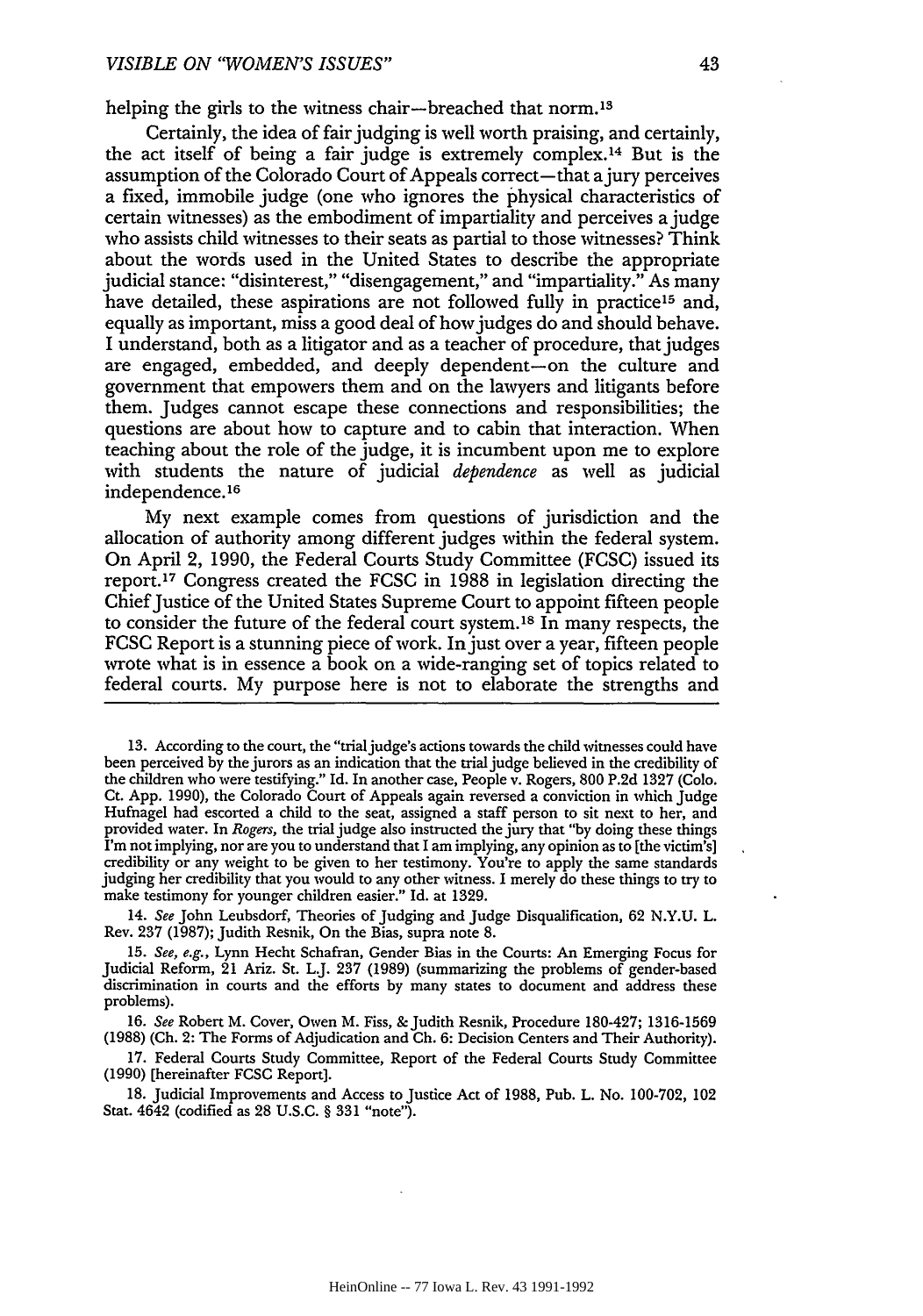weaknesses of the FCSC Report, but rather to highlight how, in discussions of the federal courts, feminist theory helps illuminate contemporary issues.

Among the many recommendations of the FCSC Report are a few about the allocation of judicial power-between federal and state courts, and between Article III judges (appointed pursuant to Article III of the Constitution and having life tenure and salaries protected from diminution) 19 and non-Article III judges (administrative law judges, bankruptcy judges, and magistrates judges, whose positions are created pursuant to legislation and who have fixed terms). In addition to the roughly 600 Article III judges, today's federal judiciary includes some 300 full-time magistrates and another 300 full-time bankruptcy judges, all of whom are authorized to work at a range of tasks including pretrial management, discovery supervision, adjudication of motions, and presiding at trials.<sup>20</sup>

The FCSC Report focused on and emphasized the specialness of the Article III judiciary: "the federal judiciary is composed most importantly of Article III judges."<sup>21</sup> Urging that this group of judges be kept very small, the Report cited the suggestion that  $1,000$  is the practical ceiling." $22$  One of the reasons offered is that a

judge who felt like simply a tiny cog in a vast wheel that would turn at the same speed whatever the judge did would not approach the judicial task with the requisite sense that power must be exercised responsibly-especially when that judge by reason of having life tenure, lacked the usual incentives to perform assigned tasks energetically and responsibly.<sup>23</sup>

This description—about what motivates Article III judges—is animated by assumptions that judges work hard in order to make money, to obtain promotions, to avoid being demoted or fired, and to feel important or to obtain recognition from others. Given that Article III judges are unlikely to be fired (or, with occasional exception, to be promoted) or to experience major changes in their salaries, the argument is that Article III judgeships must offer status and prestige to attract competent people to the bench and then to keep their work at a high level of quality. But the size of the federal judiciary has become problematic, because the number of cases filed at both trial and appellate levels has increased over the past few decades. To maintain Article III judges as a small and thus elite group, the FCSC Report recommended reallocating work so that non-Article III judges assume some of the tasks currently assigned to Article III judges.

The FCSC report, like other commentary about the structure of adjudication in the federal system, is thus filled with comments about the nature and value of different kinds of work and with proposals to create and maintain hierarchies of workers to undertake different but related

**<sup>19.</sup> U.S.** Const. art. **III,** § **1.**

<sup>20. 28</sup> U.S.C. § 633 (1991); 28 U.S.C. '§ 152 (1991); and Administrative Office of the United States Courts, Annual Report of the Director at 46-47 (1989) (data on authorized positions as of June **30,** 1989).

<sup>21.</sup> **FCSC** Report, supra note 17, at 69.

<sup>22.</sup> Id. at **8.**

<sup>23.</sup> Id. at 7.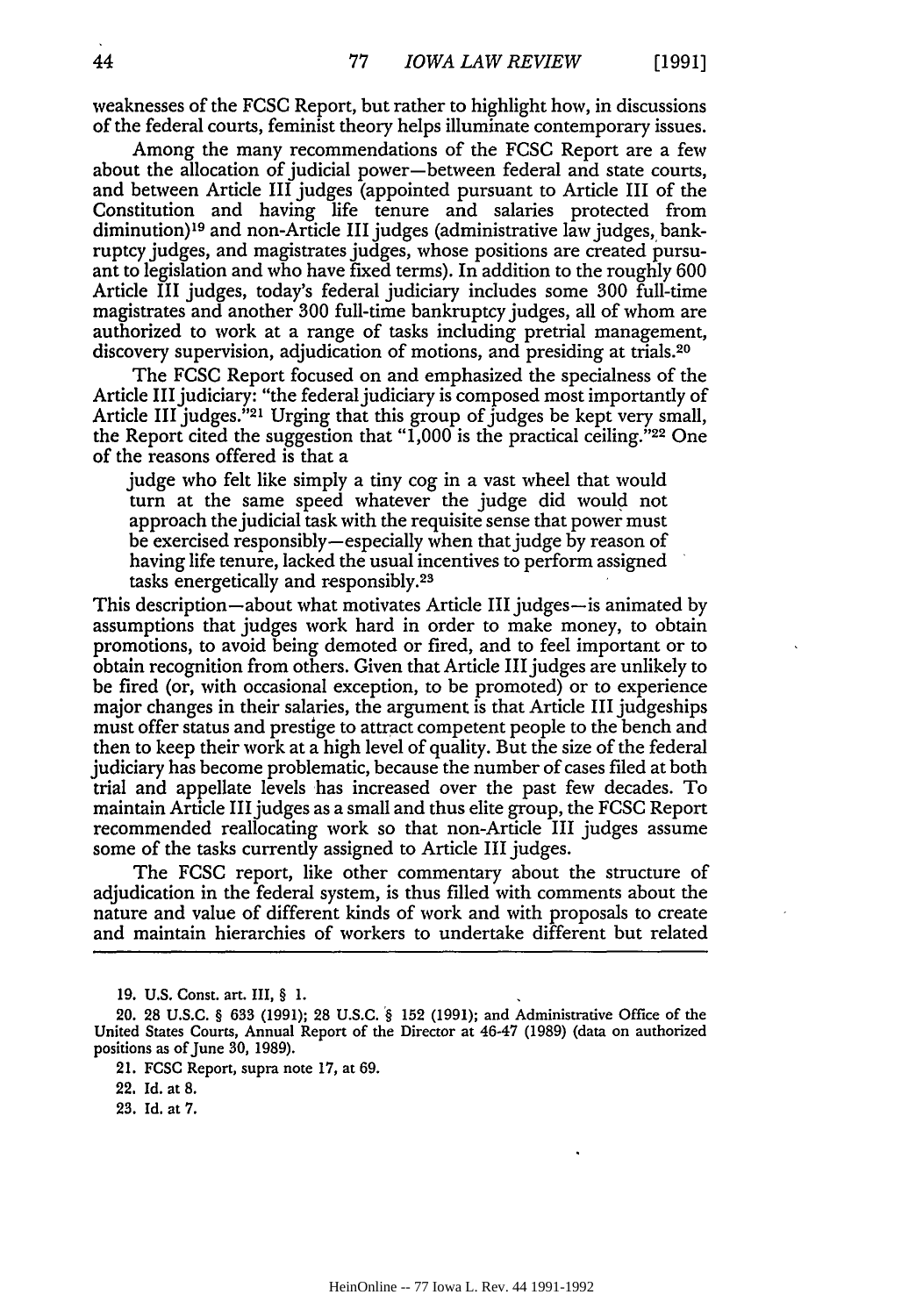tasks. These topics are familiar ones to readers of feminist theory, which discusses the kind of work that women do in the United States,<sup>24</sup> about comparable worth, the ranking of occupations, and sex segregation in the workplace.<sup>25</sup> When teaching and writing about the contemporary transformation of the "federal courts," feminist literature devoted to examining work among individuals holding different social statuses provides a rich resource. I detail a few of these intersections below.

First, one of the disappointments for me in reading the **FCSC** Report is that its recommendations about structure were derived with relatively little discussion of the activity of judging itself. Research for the Report did include questionnaires, which asked about the stresses, the caseload pressures, the reliance on law clerks, the time for reflection-all of the daily experiences of being a judge. Those questions were sent to Article III trial judges. 26 But the body of the Report does not give detail about the responses to those questions, nor were similar questions asked of those individuals (magistrates and bankruptcy judges) who are also "federal judges" but who lack Article III status. Hence, it is difficult to assess whether the **FCSC** Report's claims of the need for prestige, visibility, and small numbers of Article III judges are shared by individual Article III judges themselves and whether those judges find that the activities of judging provide sufficient incentives for responsible, energetic performance. 27 Moreover, because no comparable data were collected for non-Article III judges, we have not learned what animates their work.

Feminist research might have offered another approach. One method is to look closely at the experiences and practices of those in a given field or line of work and to attempt to build proposals for change out of those experiences. Take, for example, the activities involved when people pro-

24. See, e.g., Nancy F. Cott, The Bonds of Womanhood: "Woman's Sphere" in New England, 1780-1835 (1977); Dolores Hayden, Redesigning the American Dream: The Future of Housing, Work, & Family Life (1984); Susan Moller Okin, Justice, Gender **&** the Family (1989); Deborah Rhode, Justice and Gender (1989).

25. See, e.g., Roslyn L. Feldberg, Comparable Worth: Toward Theory and Practice in the United States, 10 Signs 311 (1984); Symposium: Approaching Pay Equity Through Comparable Worth, 45J. Soc. Issues 1 (1989) (Rosemary Hays Lowe & Michele Andrisin Wittig eds.); Sandra Harding, The Science Question in Feminism 58-81 (1986) (Ch. 3); Vicki Schultz, Telling Stories About Women and Work: Judicial Interpretations of Sex Segregation in the Workplace in Title VII Cases Raising the Lack of Interest Argument, 103 Harv. L. Rev. 1750 (1990).

26. See 2 Federal Courts Study Committee, Working Papers and Subcommittee Reports (July 1, 1990) (copy of questionnaire and summary of responses under "Additional Miscellaneous Documents") (not paginated). Photocopies of answered questionnaires are on file with the author.

27. Each questionnaire provided space for additional information on "caseload pressures" and their impact on work habits. Responses were wide ranging. For example, one judge described the federal district court workload as "nirvana" compared to the state judicial system in which that judge had worked. Another stated that the "day [the job] becomes a drudge is the day you should start worrying." In contrast, many protested the working conditions. One stated that the caseload pressure requiring work "seven nights a week, [was] intense and unreasonable;" another commented that "there are simply too many civil cases to push through the system, too many motions, and far, far too many criminal cases, for any human being to be satisfied that he or she is dispensing justice, rather than pushing cases and papers out the door." Photocopies of the questionnaire responses are on file with the author.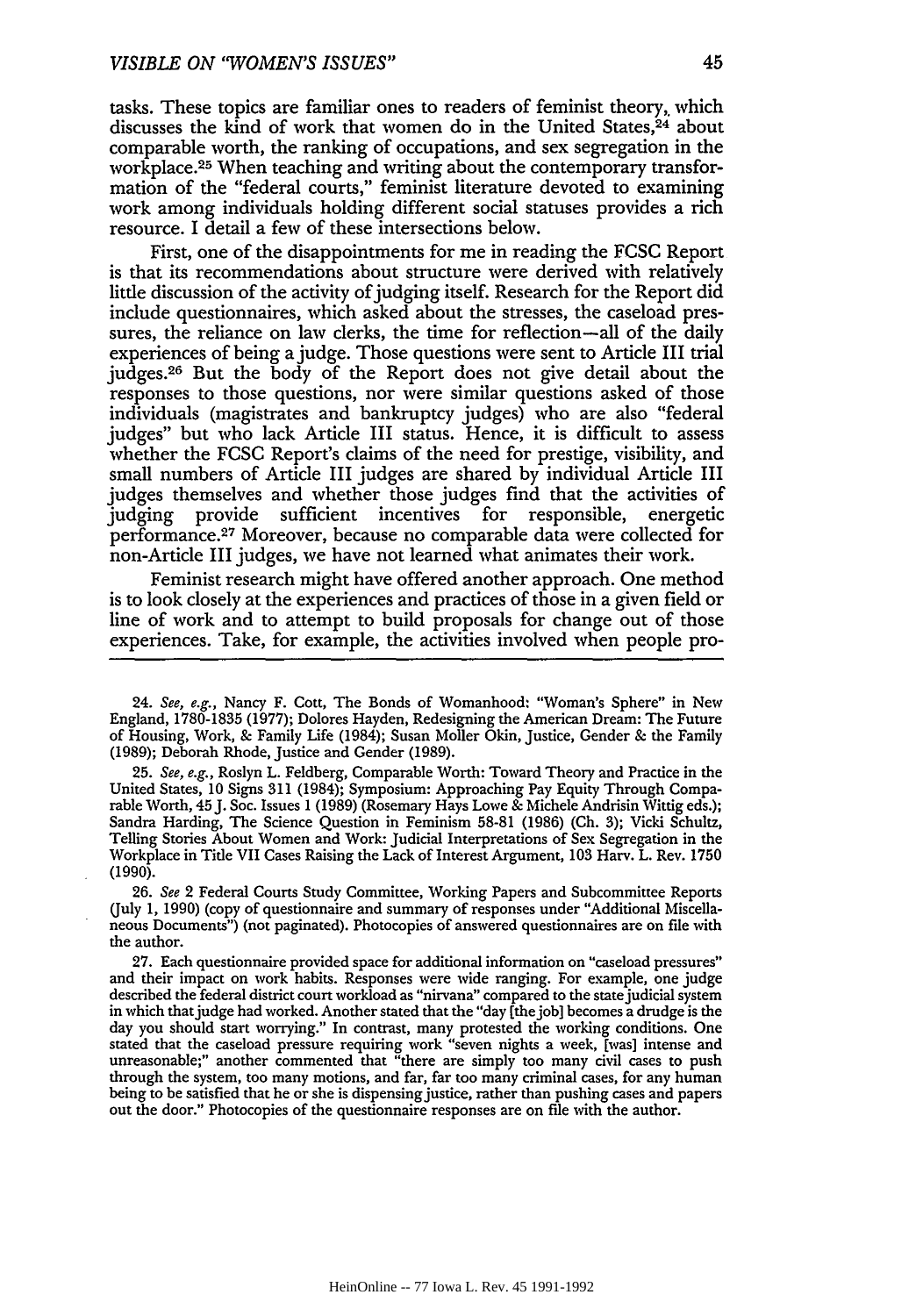vide care for others-often, but not only, for children and the elderly. Feminist political theorist Sara Ruddick has thought a good deal about the nature of that work.<sup>28</sup> Her thesis is that "maternal thinking"—the work and social practices that are "demanded" by children's needs "that their lives be preserved and their growth fostered" in ways "acceptable" to the culture of which they are a part<sup>29</sup>-would also inform the political world. For Ruddick, being a "mother" is not a biologically-based but a socially-based category.<sup>30</sup> That work constantly reminds one that one is both very powerful (often in control of another's activities) and also powerless (helpless to prevent illness or safeguard children from war). Ruddick seeks to have political and legal decisionmakers understand that they, like mothers, are both powerful and powerless. She argues that paradigm behaviors and attitudes engendered by mothering, long dismissed as irrelevant to the political sphere, have much to teach.

Ruddick's claims about the nature of mothering are controversial; I raise them here not to endorse or debate them but to use them as exemplary of another methodological approach. The point is that Ruddick built her theory based on close examination of the experience of people engaged in the activity of mothering. Such theory based on the livedexperiences of those affected is central to most feminist work.<sup>31</sup> Such an approach would have well-served those concerned about the federal *judiciary,* for all its judges, Article III and non-Article III alike, have the power to judge. The restructuring of the federal judiciary should proceed from knowledge of the experiences of the 600 Article III trial judges and the equal number of federal judges who lack life tenure but who also do the work of judging in the federal system.

Ruddick's claim that mothering is an activity seldom examined for its political and social implications brings me to another aspect of the FCSC's recommendations-in which a proposal is made to allocate much of the judicial work in social security cases to judges outside the Article III judiciary. Once again, theory is built top-down. Aside from its procedural complexity and redundancy, little description of the experience of being a decisionmaker in social security litigation is provided. One FCSC proposal is to create an Article I court without life-tenured judges to hear social security claims challenging federal government decisions to withhold disability payments.<sup>32</sup> This new court would decide questions of "fact" and would leave only "questions of law" to be decided by the life-tenured Article III judges. 33 Because the **FCSC** Report stipulated that Article III judges were the most important workers in the federal judiciary, an implicit

31. See, e.g., Katharine T. Bartlett, Feminist Legal Methods, **103** Harv. L. Rev. 829 (1990).

32. **FCSO** Report, supra note 17, at **55.** Dissenting from this recommendation were FCSC members, The Honorable Joseph Weis, joined by Edward S.G. Dennis, Jr., and Morris Harrell. Senator Charles E. Grassley dissented separately. Id. at 58.

33. Id. at 56.

<sup>28.</sup> Sara Ruddick, Maternal Thinking, 6 Feminist Stud. 342 (1980); Sara Ruddick, Maternal Thinking (1989). The citations that follow are all to the 1989 book.

<sup>29.</sup> Ruddick, supra note 28, at 17-21.

<sup>30.</sup> Id. at 40-41.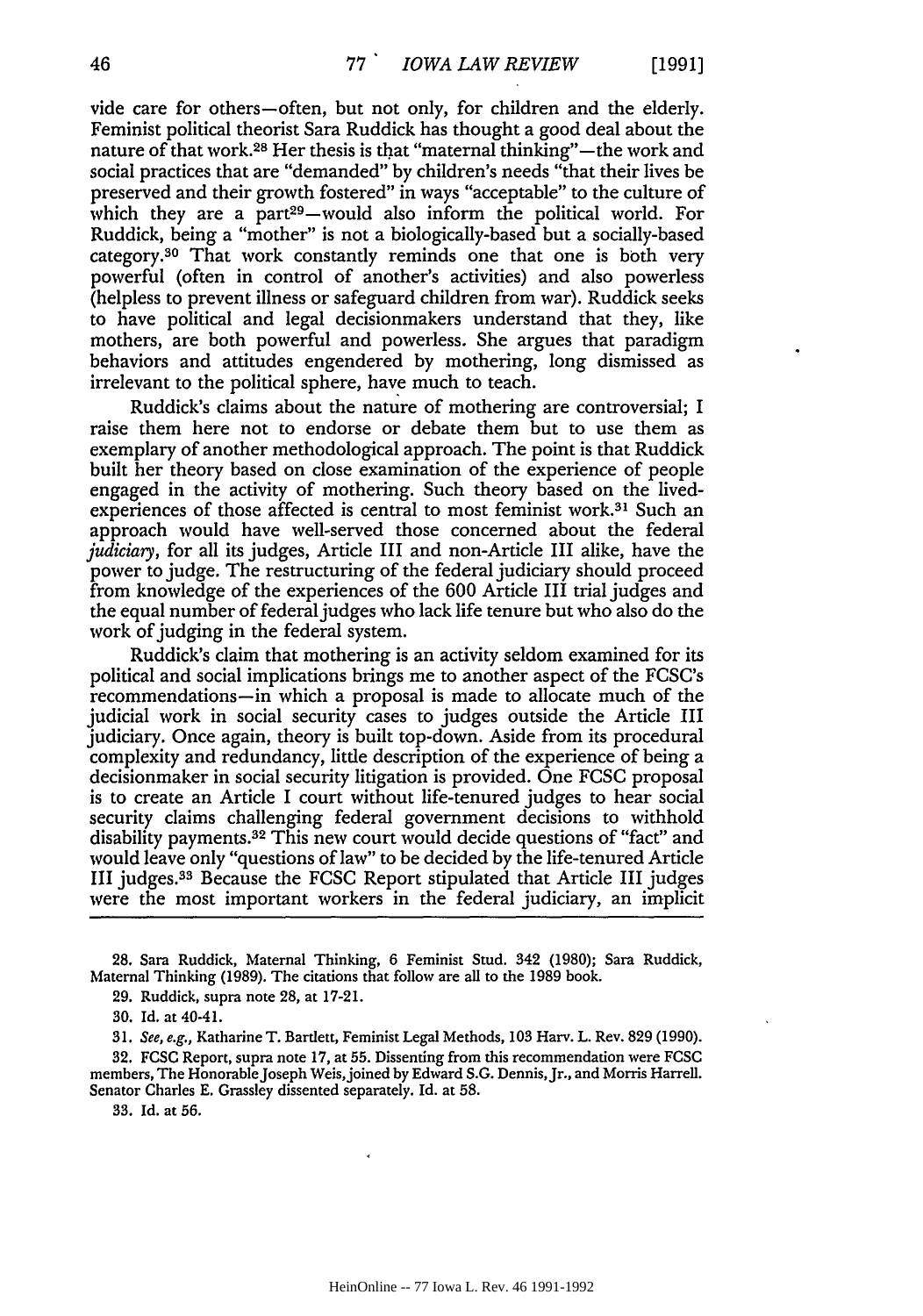assumption is that such judges do the most "important" work. What is relegated to other judges-in this context, decisions about whether disability benefits have been wrongly terminated-is thus deserving of less attention from the most "important" workers and may therefore be perceived to be less important work.

Decades of feminism, *inter alia,* demonstrate that there is a good deal of controversy about what work is and ought to be valued and about whose perspective on what tasks is and ought to be adopted. The process of "naming"-providing detailed descriptions of specific activities-is one feminist strategy used to challenge assumptions about a given activity's value.<sup>34</sup> In the context of the allocation of work between Article I and Article III judges, detailing the nature of social security work helps to explain the temptation-by any with sufficient power to do so-to avoid that work. Naming also raises questions about how that work might be restructured for those who do it, and what value should be accorded to deciding such cases.

In many social security disability cases, a claimant argues the existence of a physical or mental disability that interferes with the capacity to work. The government disputes the claim, and the judge (initially under current provisions, an administrative law judge) must assess whether the evidence is sufficient to terminate benefits. In addition to understanding the applicable regulations, described by one author as "highly technical and complex,"35 the decisionmaker must also evaluate medical evidence, information about vocational skills, and the credibility of witnesses. The questions in disability cases often involve finding "facts" about the relationship between an individual's described experience of pain and her or his capacity to obtain gainful employment.36 Without benefits, many recipients who are already economically marginal become desperately poor. Not only are these cases often filed by litigants who lack lawyers, but the claims themselves may be exceedingly difficult to articulate. "Physical pain does not simply resist language but actively destroys it, bringing about an immediate reversion to a state anterior to language, to the sounds and cries a human being makes before language is learned."37

Many social security cases are thus cases of dependency-dependency in the sense that individuals are economically needy and dependency in the sense that the litigants are more dependent upon trial judges for assistance, interpretation, and patience, than are those who can afford able lawyering. These cases can be very difficult for decisionmakers-who may feel

35. See Richard E. Levy, Social Security Disability Determinations: Recommendations for Reform, 1990 B.Y.U. L. Rev. 461, 467 (Professor Levy provided research assistance to the FCSC). See Richard A. Posner, Introduction to the Federal Courts Symposium, 1990 B.Y.U. L. Rev. 1, 1-2.

36. See 42 U.S.C. § 423(d)(1)(A)(d)(2)(A) (1991); Levy, supra note 35, at 492-93.

37. Elaine Scarry, The Body in Pain: The Making and Unmaking of the World 4 (1985).

<sup>34.</sup> See Marie Withers Osmand & Barrie Thorne, Feminist Theories: The Social Construc**tion** of Gender in Families and Society, in Sourcebook of Family Theories and Methods (Pauline Boss, William Doherty, Ralph LaRossa, Walter Schumm, Suzanne Steinmetz eds., in press) (manuscript on file with author); Catharine **A.** MacKinnon, Consciousness Raising, in Toward a Feminist Theory of the State (1989).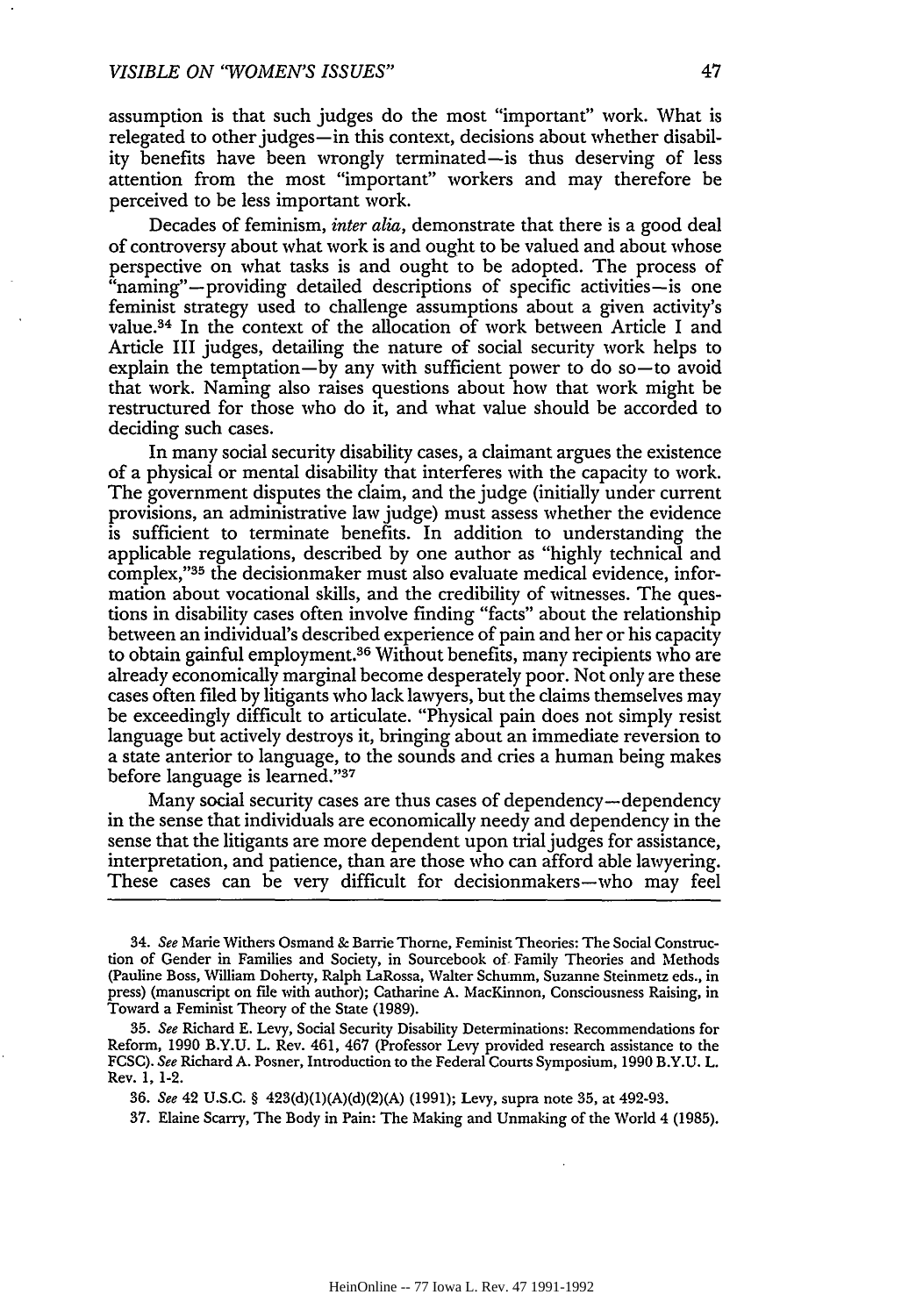*powerless* to affect an individual's pain or to interpret rules in a manner that seems responsive to, let alone alleviating of, suffering. Occasionally, decisionmakers may feel jubilantly powerful because they can prevent government from wrongfully withholding benefits, alter administrative interpretations of rules, or preclude those not disabled from claiming moneys allocated by Congress for the truly needy. These cases involve factfinding, the complex and messy activity of interacting with litigants, witnesses, and sometimes lawyers, in an effort to make sense of a morass of information. Factfinding requires decisionmakers to hear different versions or interpretations of events and then demands that decisionmakers attempt construction and reconstruction of those events. In many federal benefits cases, all that work is needed to render judgments about amounts of money important to the claimant but perhaps seen as "small" in contrast to the amounts at stake in other "federal" cases.

The issue raised in the context of federal benefit cases is of broader application. The proposal to allocate "factfinding" in social welfare cases to non-Article III judges is illustrative of a general assumption about factfinding in the literature of both procedure and federal courts. A distinction is commonly drawn between the work of factfinding (often relegated either to juries or to "lower tier" judges) and that of lawmaking (often decided by higher echelon actors-appellate judges).<sup>38</sup> What is factfinding all about? How might we talk about it? What are the skills needed to do factfinding? Are such skills necessarily less valuable, less rare, or less demanding than those used in deciding questions of law?

In my experience as a clinical law teacher, I have always found it easier to prepare students (and myself) for appellate arguments than for trials or hearings. I can anticipate about ninety percent of what an appellate bench will ask and, with the help of colleagues, I can simulate an appellate argument. It is far more difficult to anticipate the complicated dynamics of trial, with its set of live actors, rather than a "record appendix." Is it "harder" to be a trial judge than an "appellate" judge? Should more value be attached to one aspect of judging than another? Is it important that judges who sit on appeal have some first-hand experience, by working on trial benches, with how records come into being? Implicit in these questions is my sense that the **FCSC** Report was too quick to assume that factfinding was not a central and difficult task to be shared by Article III and non-Article III judges. What is needed is examination of the actual work of first-tier judges-not only their work on trials but their work as managers, negotiators, and settlers of a range of kind of cases<sup>39</sup>—before one shifts work from one set of judges to another.

Relevant to this analysis of the respective spheres for Article HI and non-Article III judges is another topic of feminist theory-one that goes by the shorthand "essentialism" and which has different aspects. Some have used the term to ascribe an "essential" nature to those within the category

**<sup>38.</sup>** See, e.g., 28 U.S.C. § 2254(d) (state court findings of fact reviewed in federal court only under specified conditions); Fed. R. Civ. P. 52(a) (federal trial courts' findings of fact reviewed under "clearly erroneous" standard).

**<sup>39.</sup>** See Judith Resnik, Managerial Judges, 96 Harv. L. Rev. 374 (1982).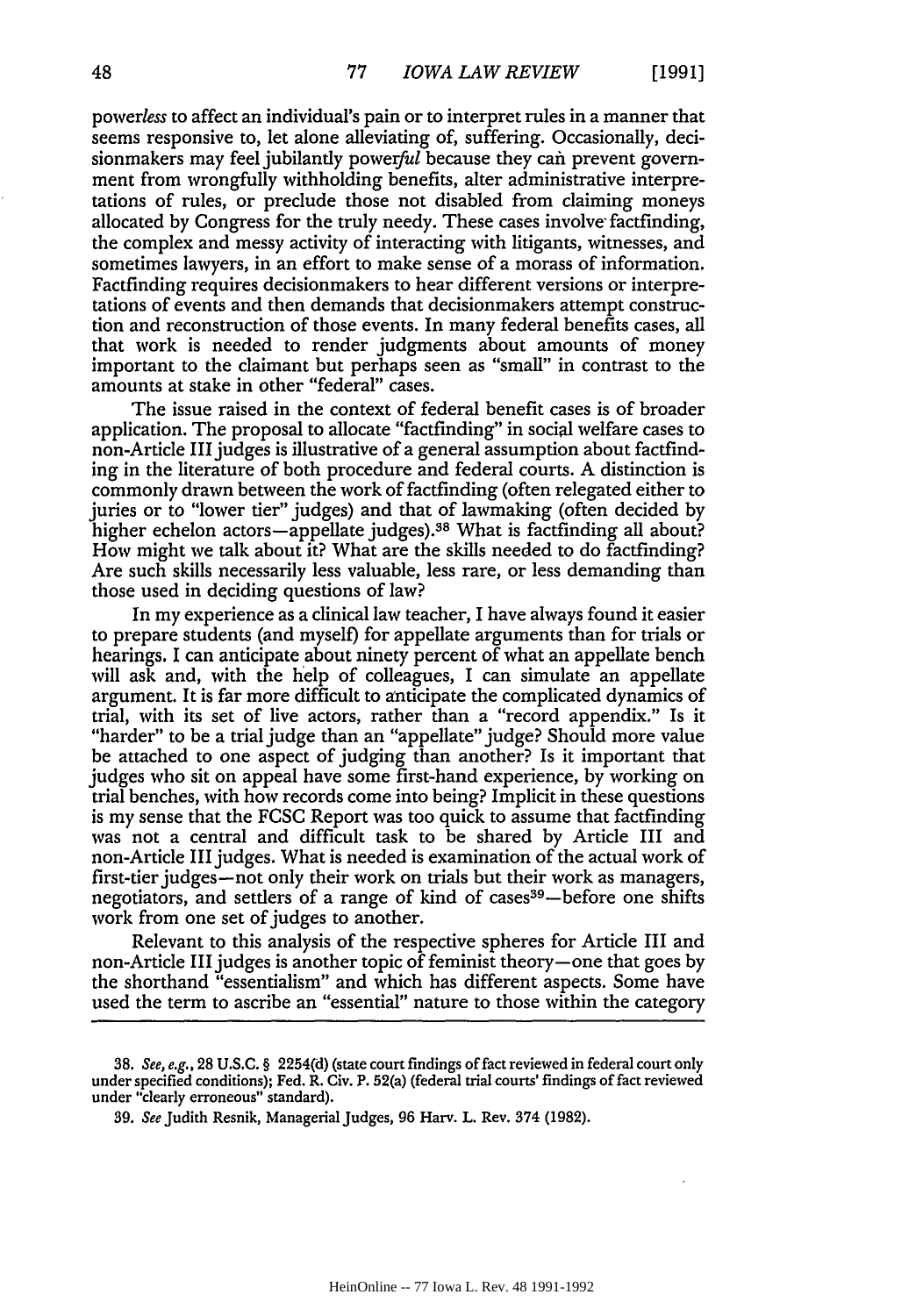of "women. '40 Others have criticized as "essentialist" some feminists who tend to describe aspects of "woman" as unchanging across race, culture, class, and sexual preference.<sup>41</sup> The language of essentialism also appears in discussions of the federal judiciary: Supreme Court opinions speak of the "essential attributes of judicial power."42

How might understandings gained from critical analysis of essentialism in feminism inform the conversation about the federal judiciary? One might, for example, argue that Article III judges, by virtue of the constitutional selection process and guaranteed jobs, are more important than any other set of judges in the United States. An alternative claim would be that it is not their "essence" as creatures of Article III, but rather the work that they do, the cases that they decide, that makes them more important. Yet another claim would be that the value attributed to Article III judges depends, in part, upon the existence of non-Article III judgesjust as being "manly" may depend upon the existence of "womanly" traits to be avoided.

Some of the complexities of defining what constitutes "Article IIIness" are readily revealed in Supreme Court cases. The Court cannot decide whether it is the nature of Article III judges' work (a general caseload that includes civil and criminal cases, the power to punish by contempt, the conduct of jury trials, and the like) or the structural protections accorded the judges (their nomination by the president, confirmation by the Senate, and life tenure), or some combination thereof that delineates Article III adjudication from non-Article III adjudication. 43 As a consequence, it is difficult to decide which delegations of judging are either constitutional or wise.44 Mapping case law and commentary against feminist examinations of essentialism clarifies the sources of the arguments made for the "specialness" of Article III judges.

Who should do factfinding in social security disability cases? In other

44. *See* Judith Resnik, The Mythic Meaning of Article III Courts, 56 U. Colo. L. Rev. 581 (1985).

<sup>40.</sup> For critical commentary of this approach, see R.W. Connell, Gender and Power: Society, the Person and Sexual Politics 54-62 (1987) (describing "categorical theory" as contrasted with "practice-based theory"); Nancy Fraser & Linda J. Nicholson, Social Criticism Without Philosophy: An Encounter Between Feminism and Postmodernism in Feminism/ Postmodernism (Linda J. Nicholson ed., 1990).

<sup>41.</sup> *See, e.g.,* Angela Harris, Race and Essentialism in Feminist Legal Theory, 42 Stan. L. Rev. 581 (1990).

<sup>42.</sup> *See, e.g.,* Northern Pipeline Constr. Co. v. Marathon Pipe Line Co., 458 U.S. **50,** 77 (1982) (using the phrase "essential attributes of judicial power") (quoting Crowell v. Benson, **285 U.S.** 22, **51** (1932)). Both *Northern Pipeline* and *Crowell* address the question of what authority may constitutionally be given to non-Article III federal judges.

<sup>43.</sup> *See, e.g.,* Commodities Futures Trading Comm'n v. Schor, 478 U.S. **833** (1986); Northern Pipeline Constr. Co. v. Marathon Pipe Line Co., 458 U.S. **50** (1982); Crowell v. Benson, **285** U.S. 22 (1932). A current example of how to delineate Article III judges from others is the issue of whether bankruptcy judges, as well as Article III judges, can preside at jury trials. *See In re* Ben Cooper, Inc., **896** F.2d 1394 **(2d** Cir. 1990), *vacated and remanded to consider jurisdictional issues,* 111 **S.** Ct. 425 (1991), *on remand,* 924 **F.2d** 36 **(2d** Cir. 1991), *cert. denied,* 111 **S.** Ct. 2041 (1991); *see also* Granfinanciera, S.A. v. Nordberg, 492 U.S. **33** (1989).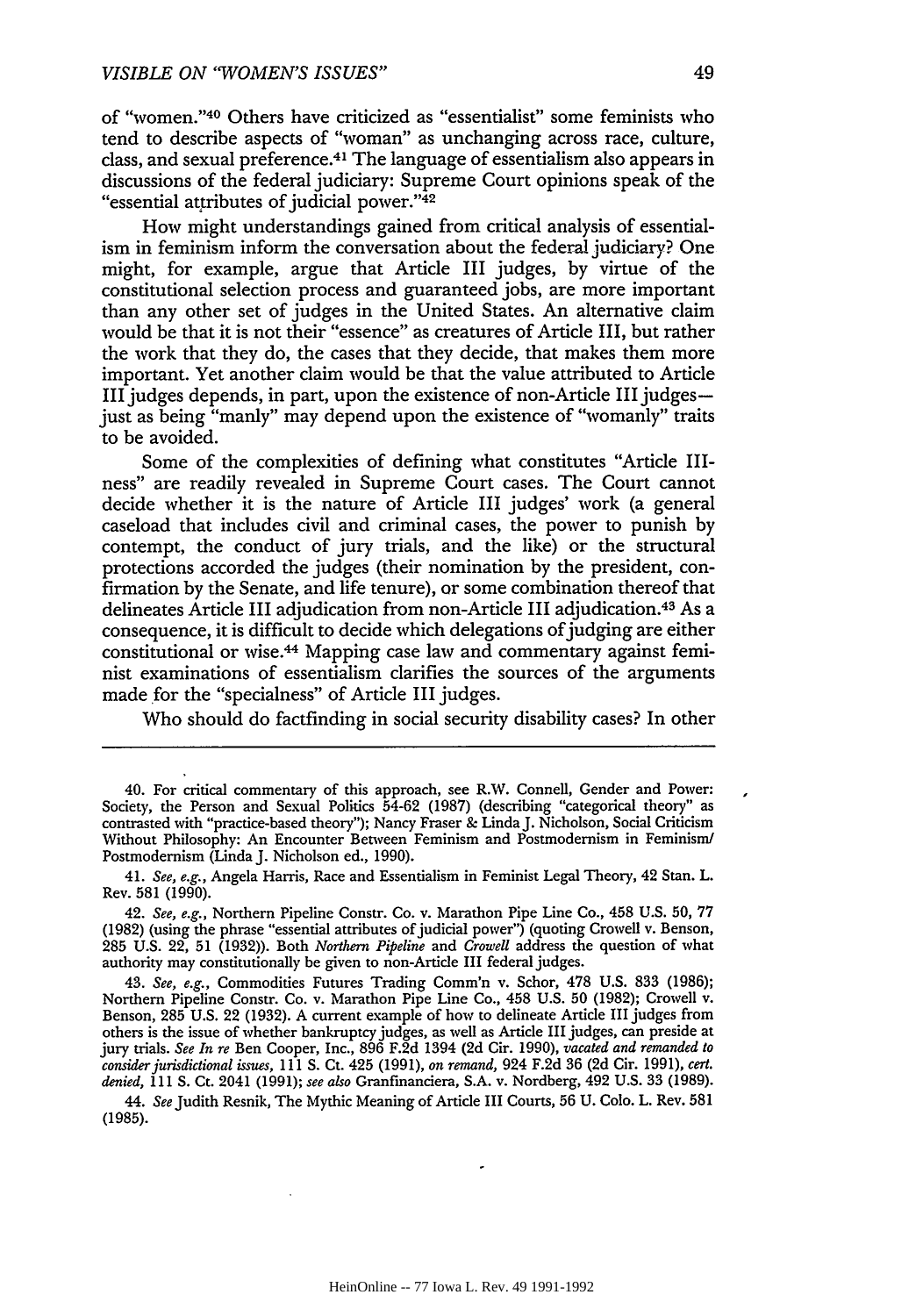kinds of cases? The "most important" members of the federal judiciary? Less important members of the judiciary? Should the work be concentrated in a particular set of judges or distributed? How might those judges with less prestige be reconsidered and the value of their work appreciated? What is the interaction between the class, race, and gender of litigants and the prestige of the judges who preside over their cases? These are the questions for the federal judiciary today, as new hierarchies are being created by federal court practices.<sup>45</sup> To think about the various activities of judging, the status of judges, and the allocatioh of jurisdiction is to think about the nature and the value of the work done. To choose one hierarchy and to focus on the problems of one set of actors (the already relatively-privileged Article III judges), in contrast to another (magistrates or bankruptcy judges, for example), is to make decisions about social and political conceptions of how to achieve a "good" society.<sup>46</sup> These are, of course, "women's issues," just as they are at the core of conversations about the future of the federal courts.

Indeed, the absence of feminist analyses is somewhat surprising, given that phrases associated with women crop up with fair frequency in those conversations. The connection between hierarchies and women's work is overt-made so by the very words chosen to ascribe value. In the subject areas of procedure and federal courts, if one wants to say that something is unimportant, a stock phrase (if one chooses to use it) is available—that something is just "a housekeeping rule." For example, Justices Black and Douglas, dissenting from the promulgation of amendments to the Federal Rules of Civil Procedure, wrote:

We believe that while some of the Rules of Civil Procedure are simply housekeeping details, many determine matters so substantially affecting the rights of litigants . . . that in practical effect they are the equivalent of new legislation . . **.47**

With the miracle of computers, I looked at how Article III judges have used the word "housekeeping." As I detail elsewhere,<sup>48</sup> Article III judges have used the word often, but over the life of the federal judiciary the use of the word "housekeeping" has changed. A first use was to indicate the activity of creating and maintaining a personal household. According to the federal courts, both men and women set up or "went to" housekeeping.<sup>49</sup> A

47. Statement of Justice Black and Justice Douglas on the promulgation of amendments to the Federal Rules of Civil Procedure, 374 U.S. 865, **865-66** (1963) (footnote omitted).

48. Resnik, Housekeeping, supra note 8, at 914-33.

49. Penfield v. Chesapeake, Ohio and Southwestern R.R., 134 U.S. 351, **355** (1890) (personal injury action in which proof of residence was argued on the basis that the wife of an injured traveling salesperson had "hired a house and went to house-keeping"); Williams v. North Carolina, **317** U.S. 287, **312** (1942) (Jackson, J., dissenting) (involving the validity of a divorce obtained in Nevada; the couple "set up housekeeping as husband and wife").

<sup>45.</sup> See Lauren K. Robel, Caseload and Judging: Judicial Adaptations to Caseload, 1990 B.Y.U. L. Rev. 3 (Article III appellate judges' delegation of work on prisoner and social security cases to staff attorneys and law clerks).

<sup>46.</sup> See Okin, supra note 24.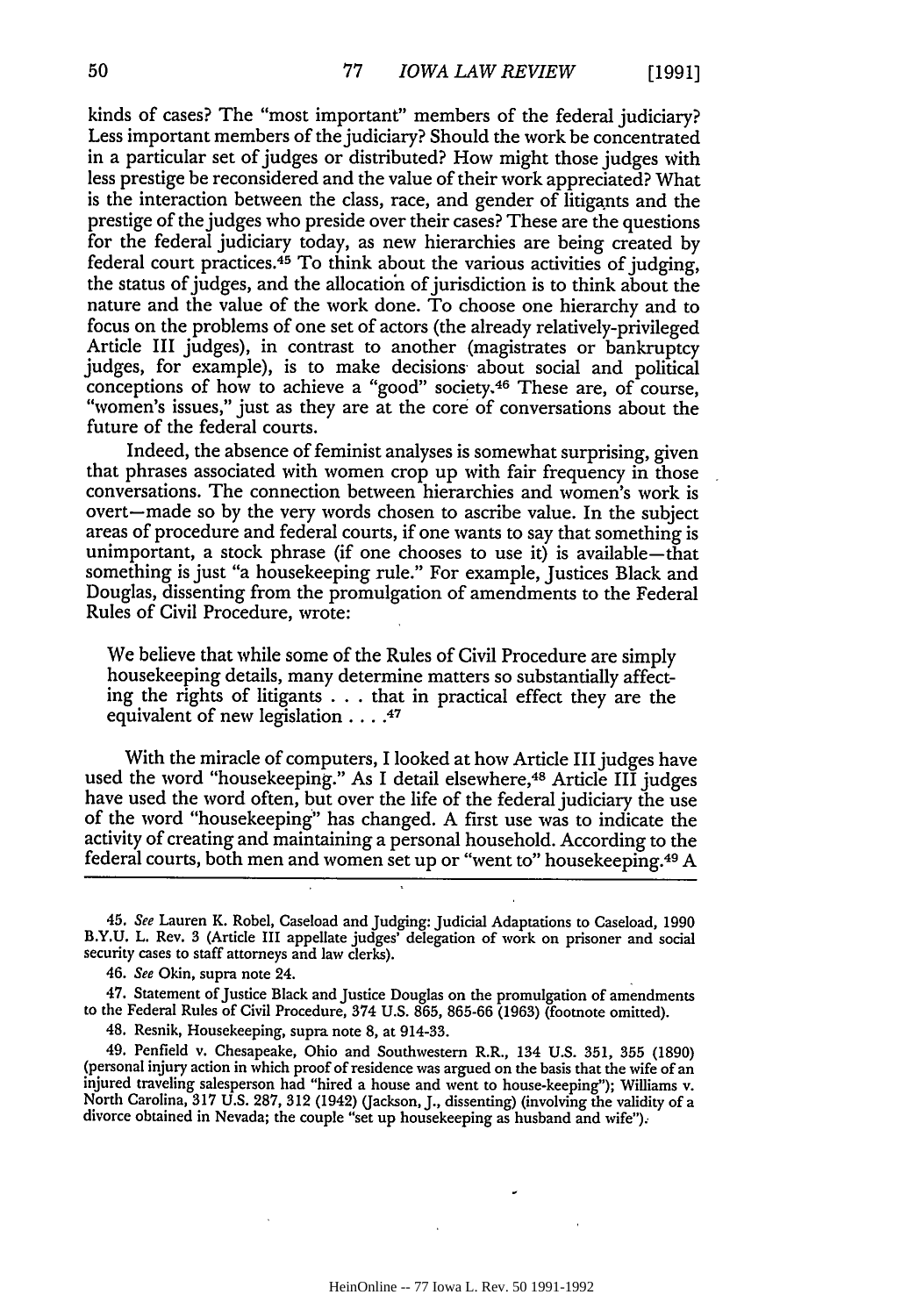second use emerged toward the end of the nineteenth century; judges spoke about the care and maintenance of public places and businesses as "housekeeping."<sup>50</sup> Thereafter, a third usage of the word emerged. "Housekeeping" moved from the maintenance work in the material sense to the idea that the rules by which institutions run were themselves "housekeeping" rules.<sup>51</sup> Fourth, and only common since the 1960s, the word "housekeeping" has come to mean an activity of lesser order.

This fourth sense depends upon the existence of two sets of rules or two sets of institutions, such as federal and state courts or courts and agencies. One institution characterizes either its own rules or those of another as "housekeeping," and with such characterization may come permission either to employ or to ignore a given rule, statute, or practice. I should note that the deployment of the label "housekeeping" is itself complex and deserves more exploration than I will provide here.<sup>52</sup> Suffice it to point out that sometimes, claiming that a particular rule is "housekeeping" is the basis for asserting authority to rely upon that rule,<sup>53</sup> while upon other occasions the claim that a rule is "housekeeping" is the very reason to ignore it.54

Part of the reason that the term "housekeeping" can be used to trivialize an activity or the assertion of power embodied in that term is that "housekeeping" has a gender. The gender is female; it is we (women) and we are the "second sex."<sup>55</sup> And, just as a range of behaviors and activities are trivialized as "women's work," so can one find a plentiful array of issues characterized as "housekeeping" in case law-from claims of executive privilege to federal prosecutions of individuals who have already been

51. Chrysler v. Brown, 441 U.S. 281, **309** n.39 (1979) (5 U.S.C. § 301, "Departmental Regulations," which authorizes the heads of federal departments and agencies to make rules for those departments, as the "federal housekeeping statute").

52. See Resnik, Housekeeping, supra note 8.

53. As in Hanna v. Plumer, **380** U.S. 460, 471-74 (1965).

54. See, e.g., Howe v. Smith, 452 U.S. 473,482 (1981) (federal statute obliging the Director of the Federal Bureau of Prisons to certify the availability of adequate "treatment facilities" prior to permitting state prisoners to be housed in federal prisons is "simply a housekeeping measure" and does not require that prisoners so transferred be "in need of treatment"); Sullivan v. United States, 348 U.S. 170, 173 (1954) (failure to comply with executive order requiring United States Attorneys to obtain Justice Department authorization prior to presenting information on tax violations to a grand jury was not the basis for violating a conviction).

By ignoring an activity labeled "housekeeping," a claim is silenced-a phenomenon again familiar to feminists. See Tillie Olsen, Silences (1978); Stephanie M. Wildman, The Question of Silence: Techniques to Ensure Full Class Participation, 38J. Legal Educ. 147 (1988) in the symposium, Women in Legal Education-Pedagogy, Law, Theory, and Practice.

55. Simone de Beauvoir, The Second Sex (1953).

**<sup>50.</sup>** Chesapeake & Ohio Ry. v. Schwalb, 493 U.S. 40,43 (1989) (question ofjurisdiction of the Longshoremen's and Harbor Worker's Compensation Act when claim was brought by injured laborers who provided "housekeeping and janitorial services"); FTC v. Texaco, Inc., 393 U.S. 223, 227 (1968) (Stewart, J., dissenting) (provisions in a contract for a gas station franchise relating to the "use and appearance of the station" referred to as "housekeeping provisions").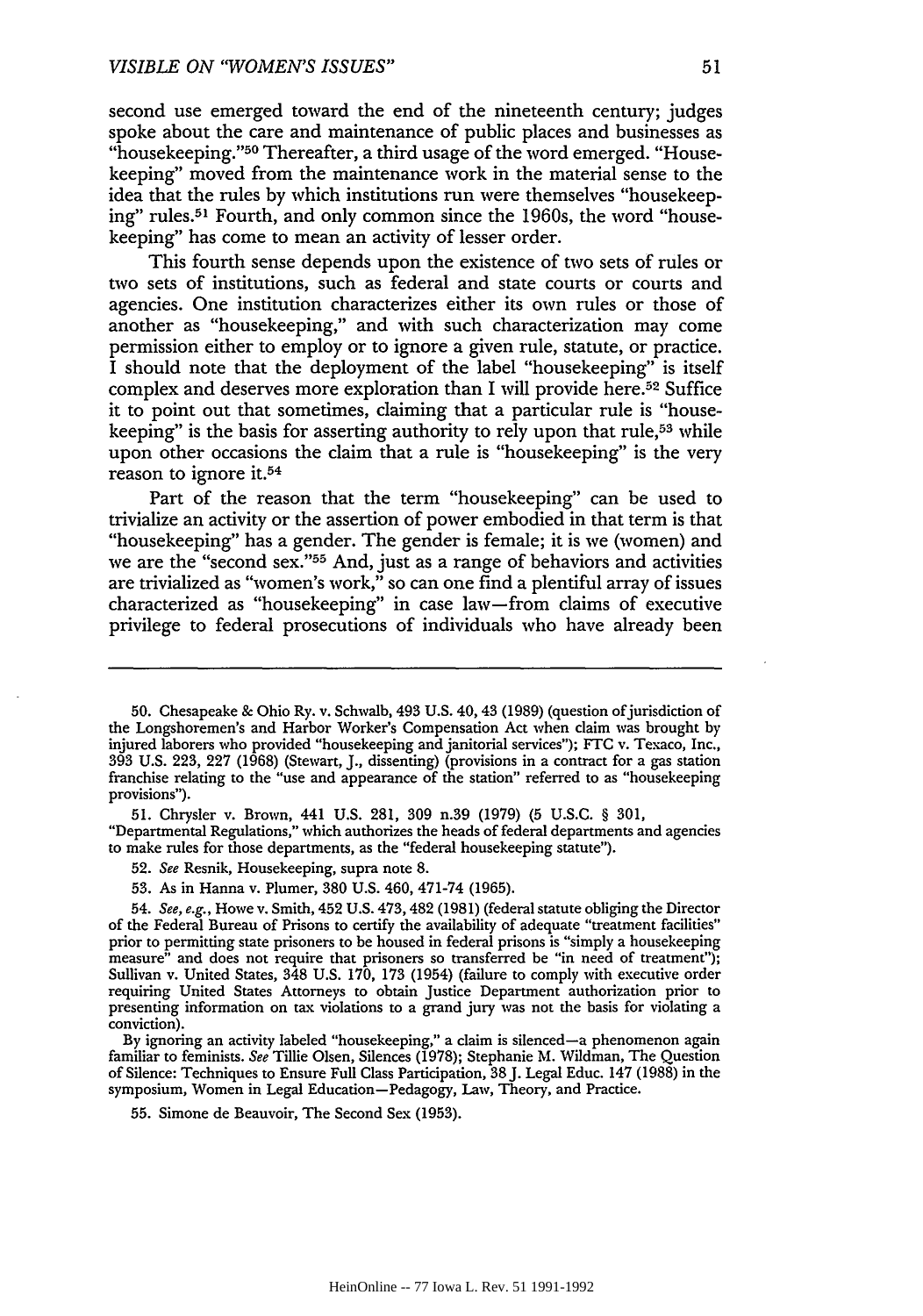prosecuted by a state. 56 Given its current deployment, I would like to see "housekeeping" acquire a fifth sense. Whenever that word appears as the characterization of a particular activity, I would like the reader to see it as a flag-as a reason to question the claim of value being made. One quick example: the legislative hearings that created the **FCSC** were entitled 'Judicial Housekeeping, '57 chosen presumably to downplay the political significance of the creation of a commission to make recommendations about the structure of the federal courts. The very title should underscore, not mask, the political content of proposals to alter court jurisdiction.

"Women's issues" are thus a part of the discussion of the role of judge, the allocation and valuation of judicial work, the jurisdiction of federal and state courts, of Article I and Article III judges. Gender comes into play whenever I teach; all courses implicate "women's issues." Gender also comes into play whenever I write, one example of which is the way in which this essay-and many other feminist articles-depart from standard law journal format.58 I have raised a series of questions about judging and

**57,** Judicial Housekeeping, 1988: Hearing on H.R. 3227 Before the Subcomm. on Courts, Civil Liberties, and the Administration of Justice of the House Comm. on the Judiciary, 100th Cong., 2d Sess. 21 (1988).

58. A second example is the form of footnote citation, which has recently changed. In 1990, Kate Bartlett, in her article Feminist Legal Methods, supra note 31, opened with a footnote that explained her regret at not being able to persuade the journal's editors to use the first names of those she cited. **103** Harv. L. Rev. at 829. As she detailed, a system of citation that used only last names assumes the irrelevance of gender. Moreover, in a society such as the United States in which men's last names in lieu of women's often become the "family" name, a woman's first name may be the only name that is hers.

Progress has occurred on the citation front. Carolyn Heilbrun and I published an article after Kate Bartlett. We were able to persuade the editors to include first names of authors of books and articles-on the condition that we added an explanation taking full responsibility for the deviation from the form. See Carolyn Heilbrun & Judith Resnik, Convergences: Law, Literature, and Feminism, 99 Yale L.J. 1913, 1913 n.\*\* (1990). We included first names because the use of only last names not only limited access (when authors have common names) and often relied on reader recognition of the already well-known but also prevented knowing the authors' gender. Furthermore, one popular citation system privileged those people who write books over people who write articles; authors of books got their first initial included in the cite, while authors of articles did not. Unfortunately, we were not able to obtain inclusion of the full names of litigants. With the full names of litigants, one might not assume for example that all welfare recipients are women. Rather, one would know that the lead plaintiff in Goldberg v. Kelly, **397** U.S. 254 (1970), was John Kelly, and not the fictional "Mrs. Kelly"-the prototypically female welfare recipient often invoked by those who read extracts in law school casebooks.

With the 1991 publication of the fifteenth edition of "The Bluebook: A Uniform System of Citation"-the citation form book compiled by the law reviews and journals of Columbia, Harvard, University of Pennsylvania, and Yale and used by many law journals-comes acceptance of a revised footnote format. The new policy is to include first names of authors of both books and articles. See The Bluebook: A Uniform System of Citation 111 (15th ed. 1991) ("For signed materials appearing in periodicals (including student-written materials), give the

<sup>56.</sup> See Sullivan v. United States, 348 **U.S.** 170, 173 (1954); United States v. Howard, 590 F.2d 564, 567-78 (4th Cir. 1979) (federal and state government may prosecute individual for same criminal behavior if it violates each "sovereign's" criminal laws); Legal Aid Soc'y v. Brennan, 608 F.2d 1319, 1329 n.14 (9th inflationary impacts of legislation referred to as "housekeeping"); United States v. Procter & Gamble Co., 174 F. Supp. **233, 238** (D. N.J. 1959) (claims of executive privilege referred to as "housekeeping").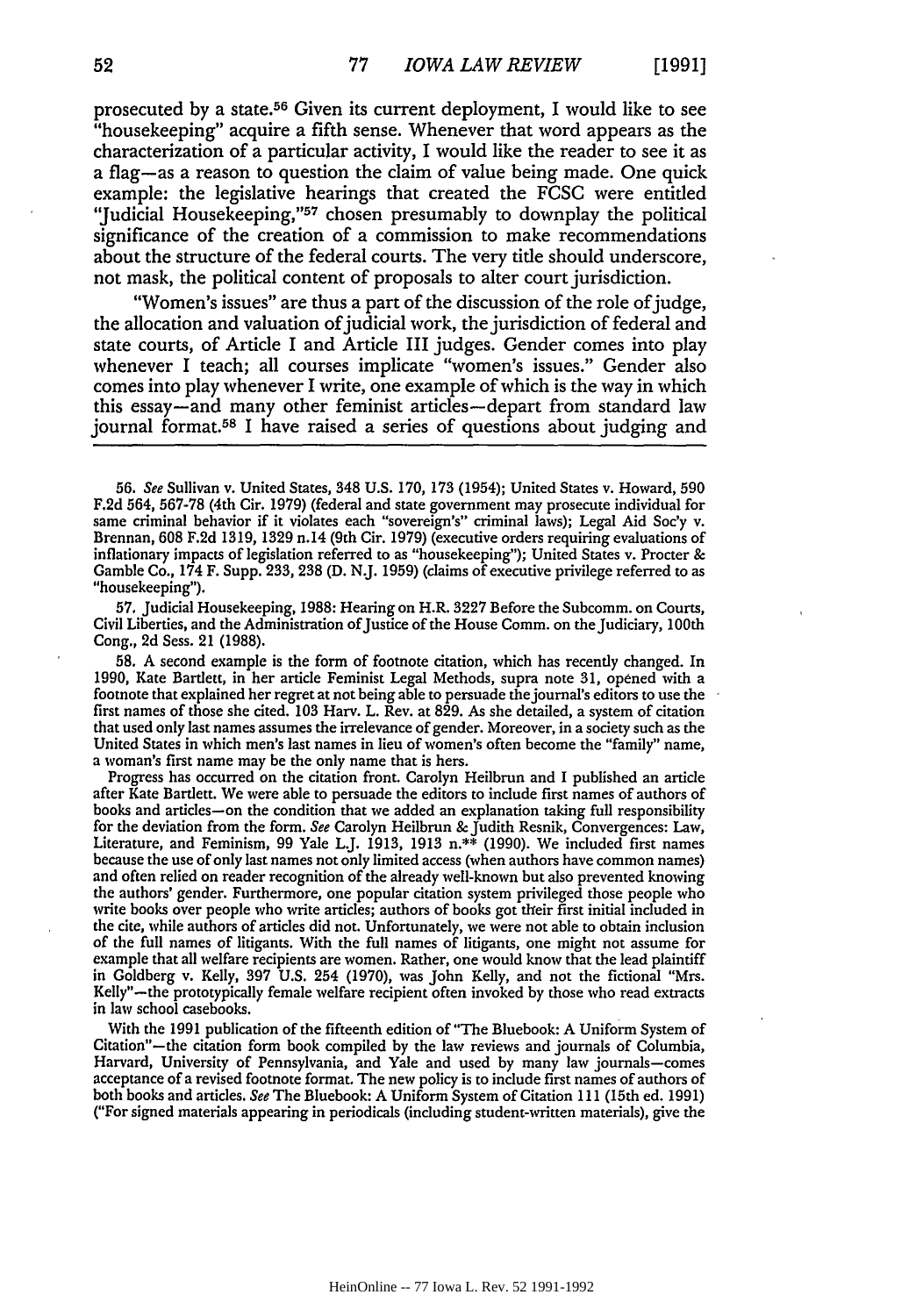hierarchy, and I have suggested how feminist theory might influence one's approach to these questions. I have not given "answers," and thus have not conformed to the "standard" law review format-in which a problem is laid out, some caselaw and other literature discussed, and then a proposal about what "to do" set forth, all to be attributed to the author of the work. In contrast, feminist essays often raise either new questions or related questions from different vantage points. Much feminist work is not devoted to "specific" answers as much as to opening up a process of conversation in which, collectively, ideas are explored and then alternative modes suggested by virtue of an extended exchange.

"Women's issues" infuse teaching, text, and footnotes. I do not see any place, any subject matter in the law school curriculum in which one can "stay away" from "women's issues." And rather than trying to keep a low profile on women's issues, I take this symposium, the conference that engendered it, and the wealth of commentary and literature invoked as marking a very visible celebration of the interdependencies of women's issues and law.

author's full name **..**."; using as the first example, "Carolyn Heilbrun & Judith Resnik, *Convergences: Law, Literature, and Feminism,* **99** Yale L.J. 1913, 1942 n.122 (1990)"). Hopefully, litigants will soon share the privilege-naming themselves-now enjoyed by writers.